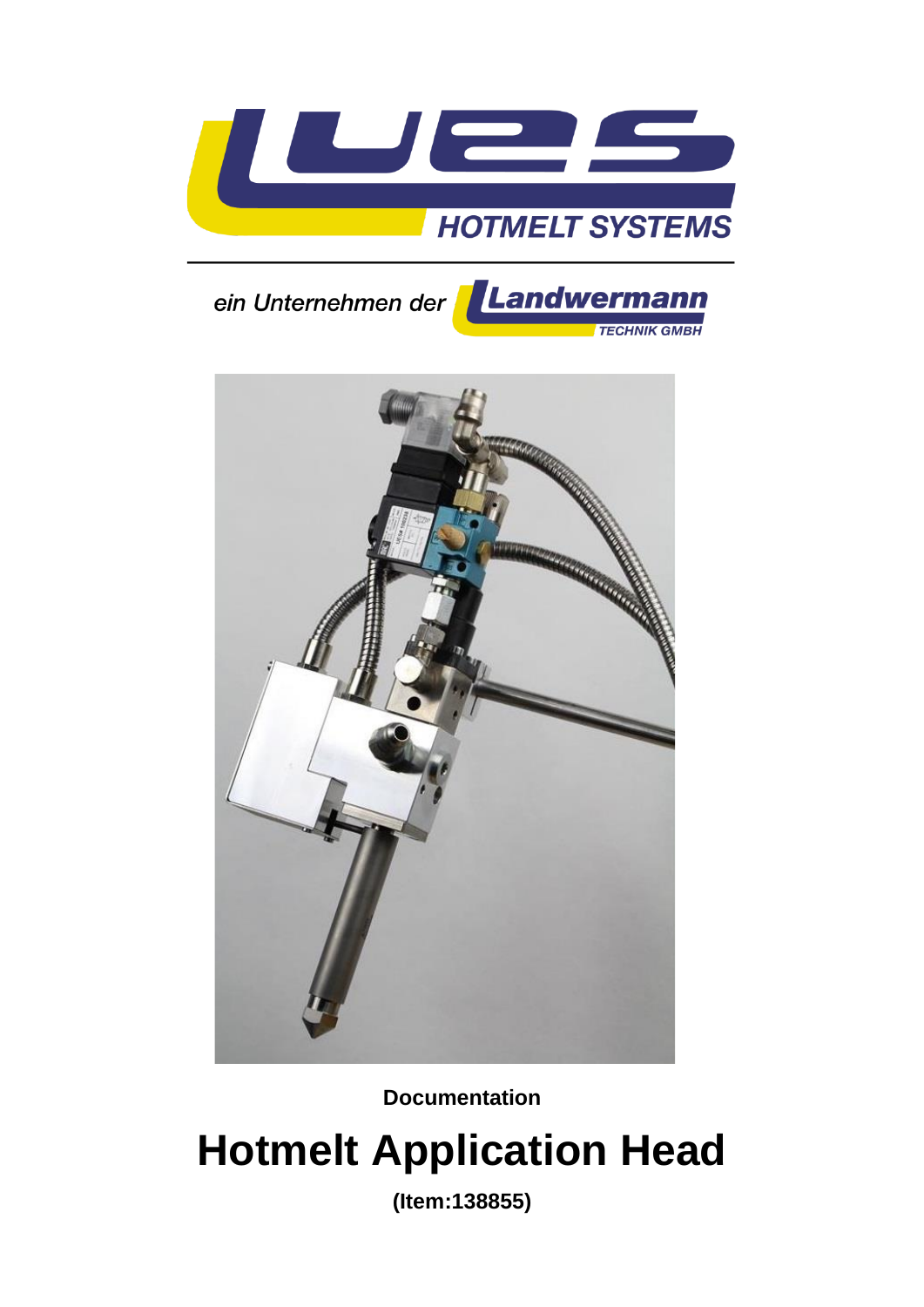

## **Please read the following instructions carefully before operating application head 138855:**

- Compare your connection voltage with the information given on our identification plate.
- Please use only such control devices that are compatible with the built-in sensor.
- Operate the application head only with the indicated voltage.
- Use only original accessories and spare parts.
- Installation work and adjustments must only be carried out after the pressure has been switched off.
- Hydraulic connections should only be mounted/dismounted when the application head has been heated up and the pressure has been switched off.

# **Attention! Important notice!**

 **Please be aware of the fact that this is a high-temperature application head.**

**The temperature of the surface can be extremely high so that touching the surface can lead to serious injuries and even shock.**

• Hydraulic connections must be tightened after the application head has been heated up and before the first pressure has built up. Only after that the working pressure on the pump of the glue unit should be adjusted and all connections should be checked for tightness.

### **During the operation, please keep in mind the following instructions**

- The instruments must not be under tension under no circumstances.
- The application head must have reached its operating temperature before you can start working with your pressure because the material of the fittings might still be rigid.
- You are not allowed to use any additional external heater to reduce the start-up time under no circumstances.

## **General Information**

The installation of application heads in a production machine may only be carried out by qualified personnel. The safety regulations of the production machine must be observed.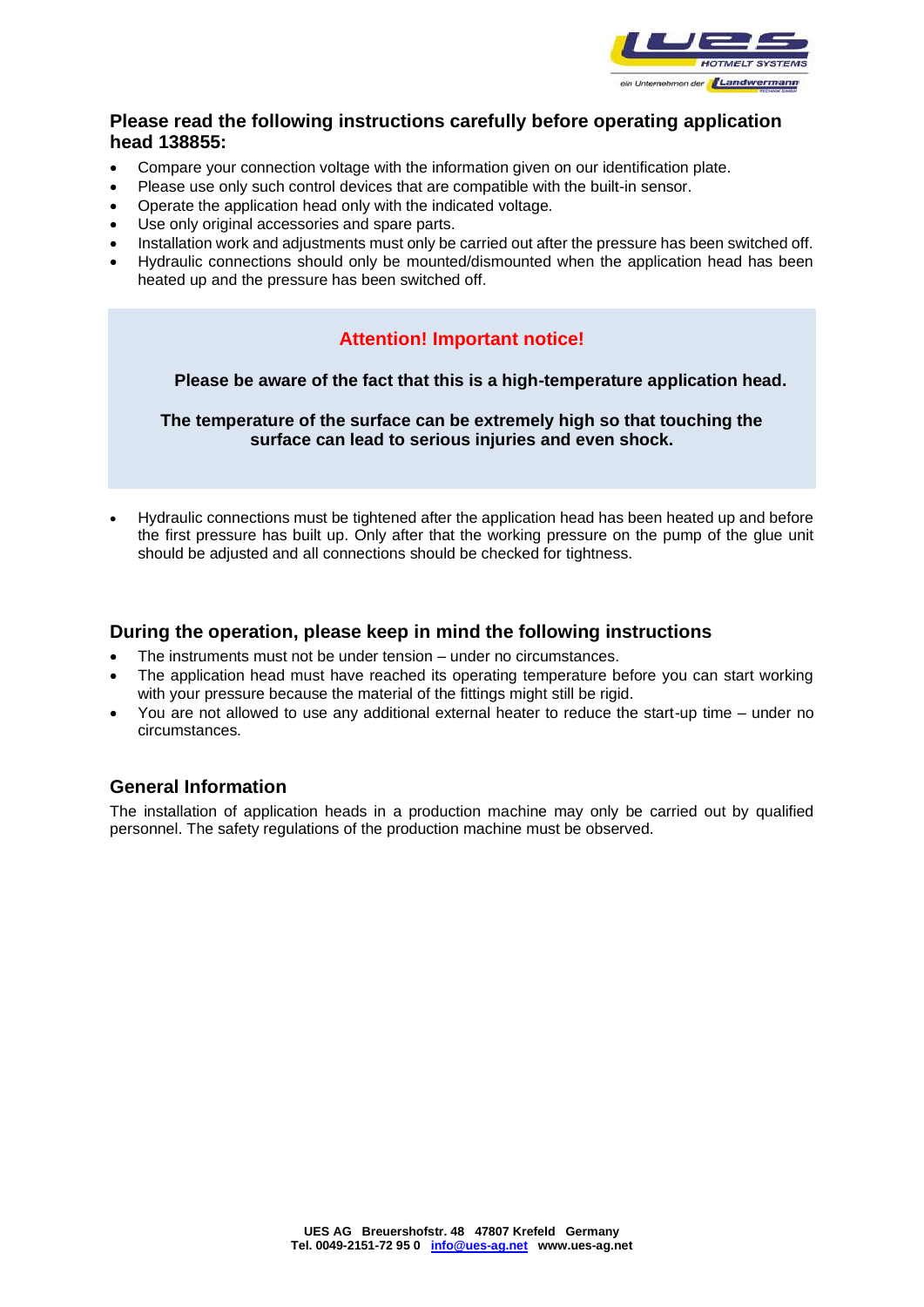

# **Safety instructions**

The following safety instructions must be observed!

#### **Caution! Before any repair and adjustment work, unplug from the mains!**



Installation and maintenance work may only be performed by trained personnel.

Only those individuals shall be considered suitable who are qualified by specialized training and experience in dealing with these or similar devices, who know the relevant safety and accident prevention regulations, and who therefore can recognize and avoid hazards.

Work on the adhesive application system may generally only be conducted when the voltage has been turned off and the compressed air has been blocked (depressurize the system).

The system must not be operated without the appropriate covers and safety panels. Be careful of noncovered moving and rotating parts, such as motor and pump shafts, hub and swiveling mechanisms!

#### **Caution! Do not use the system for anything else than what it was manufactured for!**

On many non-covered parts of the applicator device, the hot glue hoses and application guns consist of high temperatures during operation. Hot and pressurized adhesive may cause severe skin burns. Therefore, always wear protective clothing, gloves and safety goggles when working on the system, such as when filling the melting tank or connecting and installing the hoses and valves. Some adhesives produce toxic fumes that have to be extracted. The hot melt adhesive application equipment may not be operated under the following circumstances:

- In the vicinity of volatile substances or explosive materials and gasses
- Without adequate protection
- At temperatures of less than 5 °C or more than 45 °C

#### **Security measures with respect to the adhesive**

When working with molten hot glue, always be extremely careful! These materials solidify very quickly, even at high temperatures, so they can still be very hot even in their solid state and can result in burns when in brought into contact with the skin. The safety precautions of the adhesive manufacturer are to be observed. These can be found on the data sheet of the adhesive. Comply with the processing temperatures recommended by the glue manufacturer!



When working with hot melt, wear gloves, safety glasses and long sleeves to prevent burns. In the case of a burn, do not attempt to remove the glue from a person's skin; instead, hold the wounded site under cold water until the glue has cooled and then contact a physician.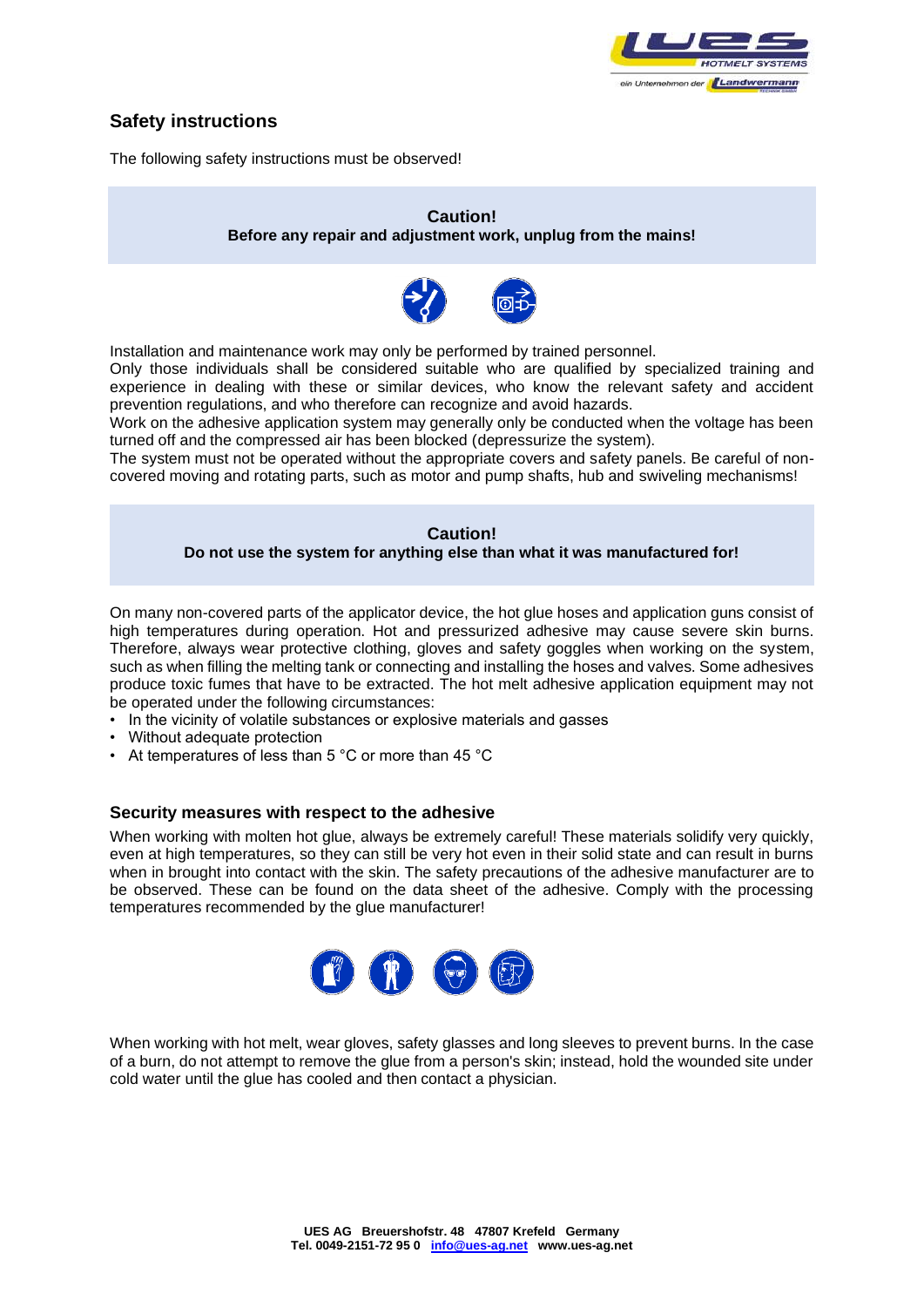

# **Safety symbols**

The safety symbols below highlight activities in this manual where increased caution is necessary. The proposed safety precautions should be observed in any case.



Attention, general safety instructions: Regards to safety instructions when working with glues and other machines. Additional (special) safety instructions can follow.



Caution hot surface: Danger of burning. Appliance parts have a high operating temperature.



Caution high voltage: This type of work is only to be carried out by qualified personnel.



Caution hand injury: Risk of entrapment if incautiously operated.



Caution, possible danger of uncontrolled release/leakage of hot liquids!



Wear safety gloves!



Disconnect power supplier!

Disconnect power plug before opening!



Use safety glasses!



Use face shield!



Wear protective clothing!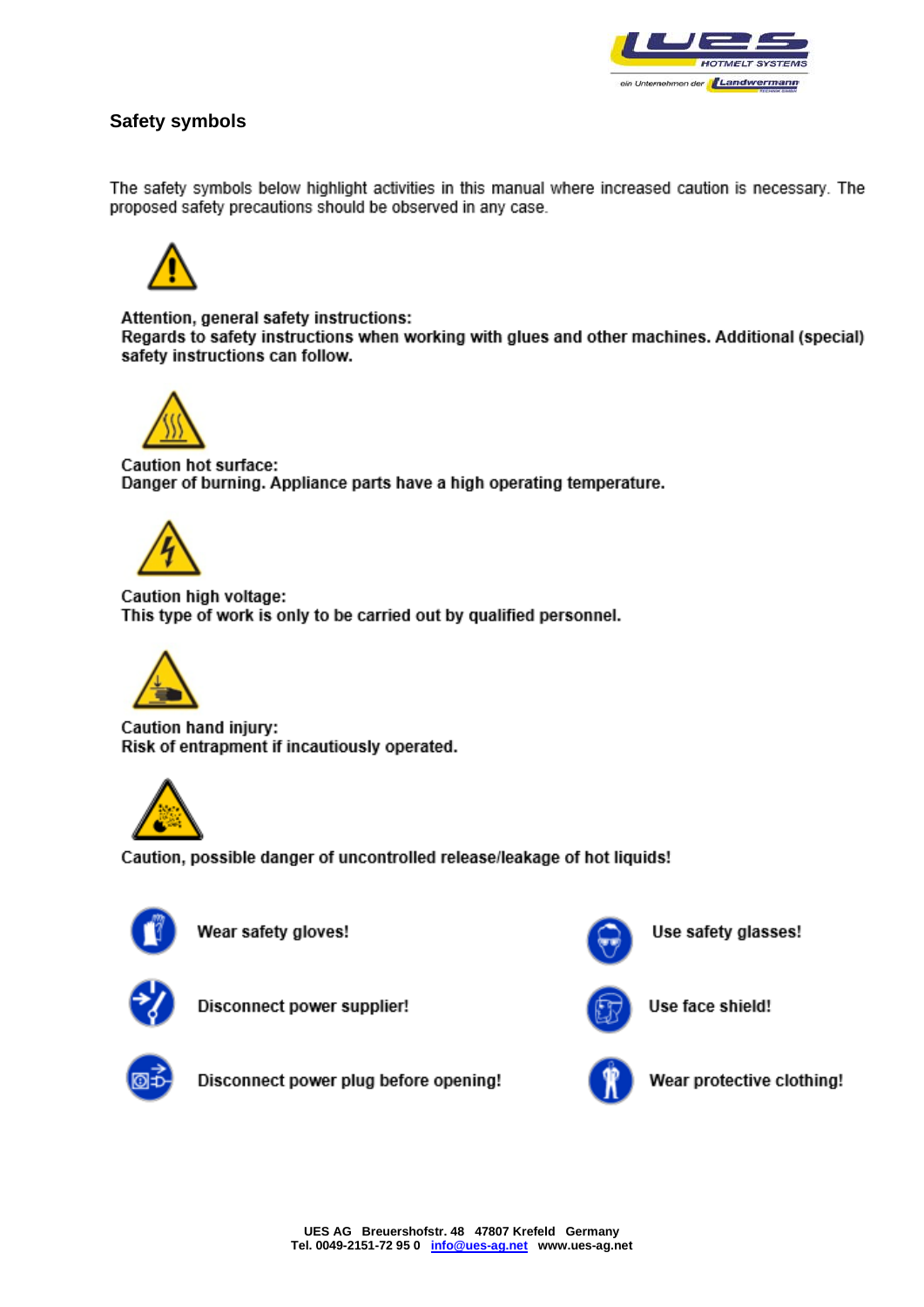

# **Setup / technical drawing**

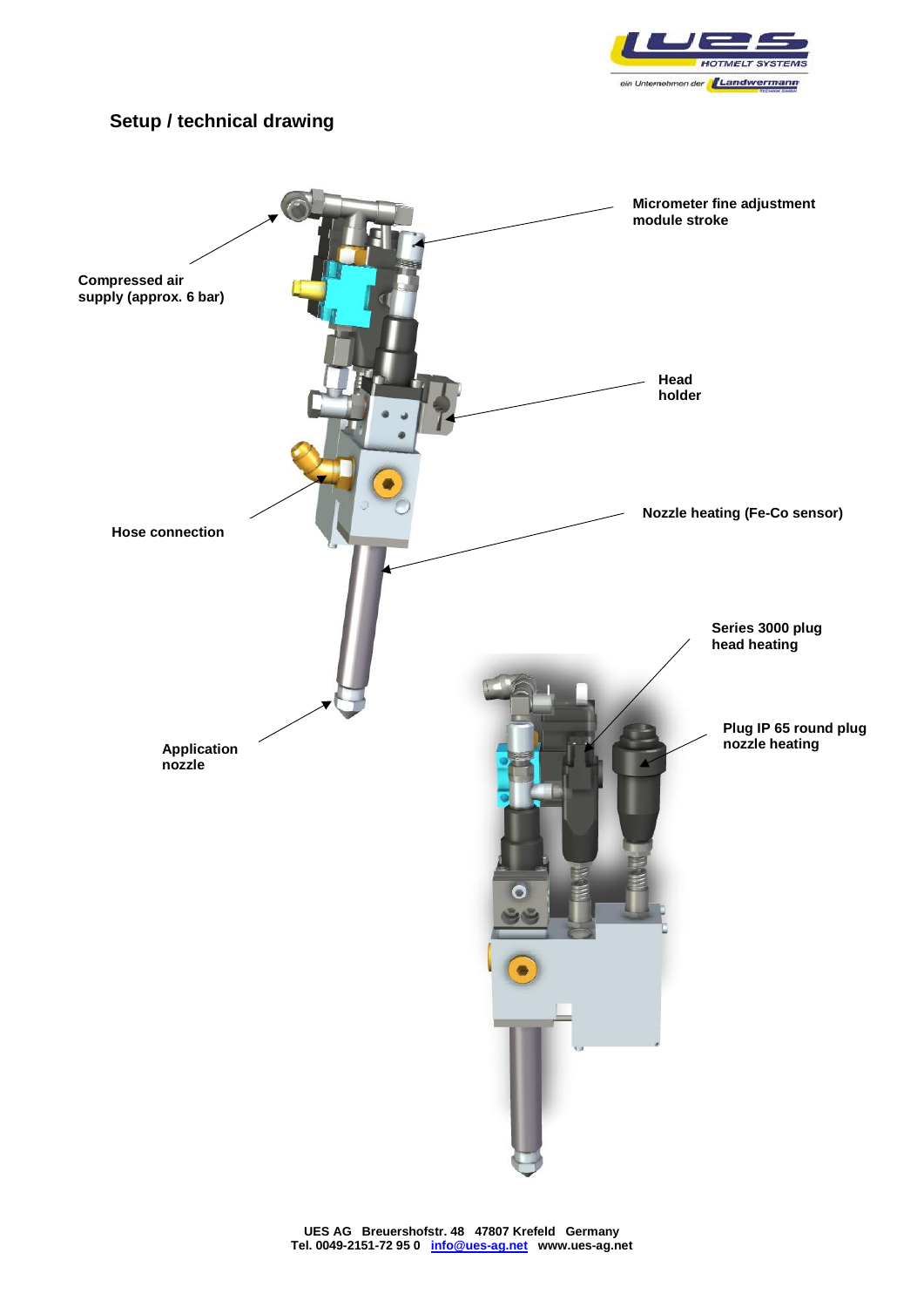

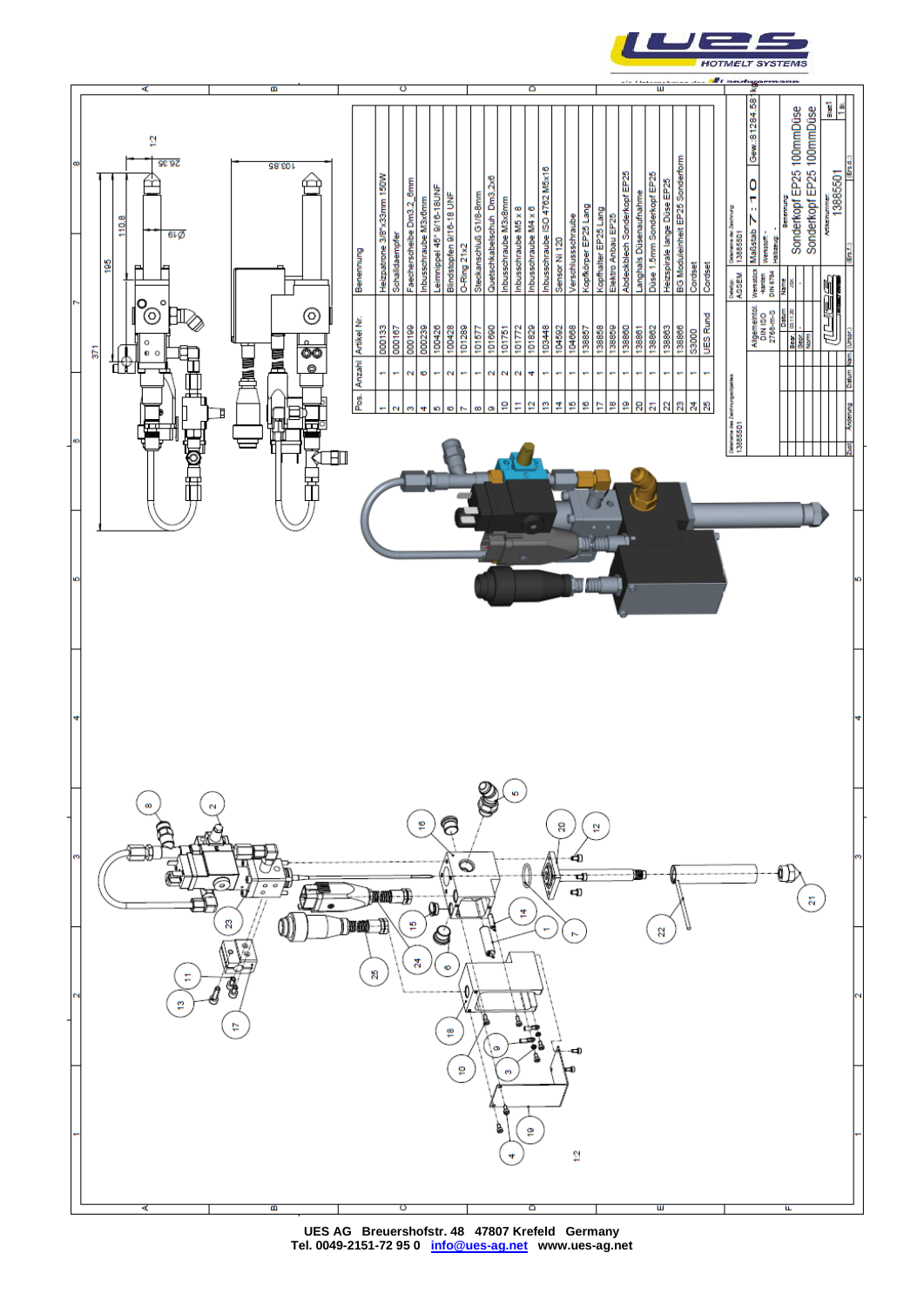

# **Functional descpription**

- After the application head is heated up and continuously checked by the sensors (Ni120 and FeCo), the application can start.
- The glue pump of the hotmelt system supplies the hotmelt head with glue.
- The hot glue module is controlled via its own solenoid valve by pneumatics. The module operates "air-opened / air/spring-closed ".
- The application quantity is controlled by the glue pressure applied in the system and the application time.
- The solenoid valves are electrically controlled by the mother machine and the application time is thus regulated.

## **Mounting**

Please make sure that the application head is mounted tightly. The application head must not slip out of its position or twist.

Then screw the UES hotmelt hose with the retainer nut onto the glue nipple (= screw connection of application head) using a spanner wrench and then put the plug at the end of the cord set into the corresponding socket of the hose.

The plug is equipped with an anti-twist protection (bars in the plug, recesses in the socket). Please make sure to put it into the correct position and make sure that the clamps on the outside are locked in place.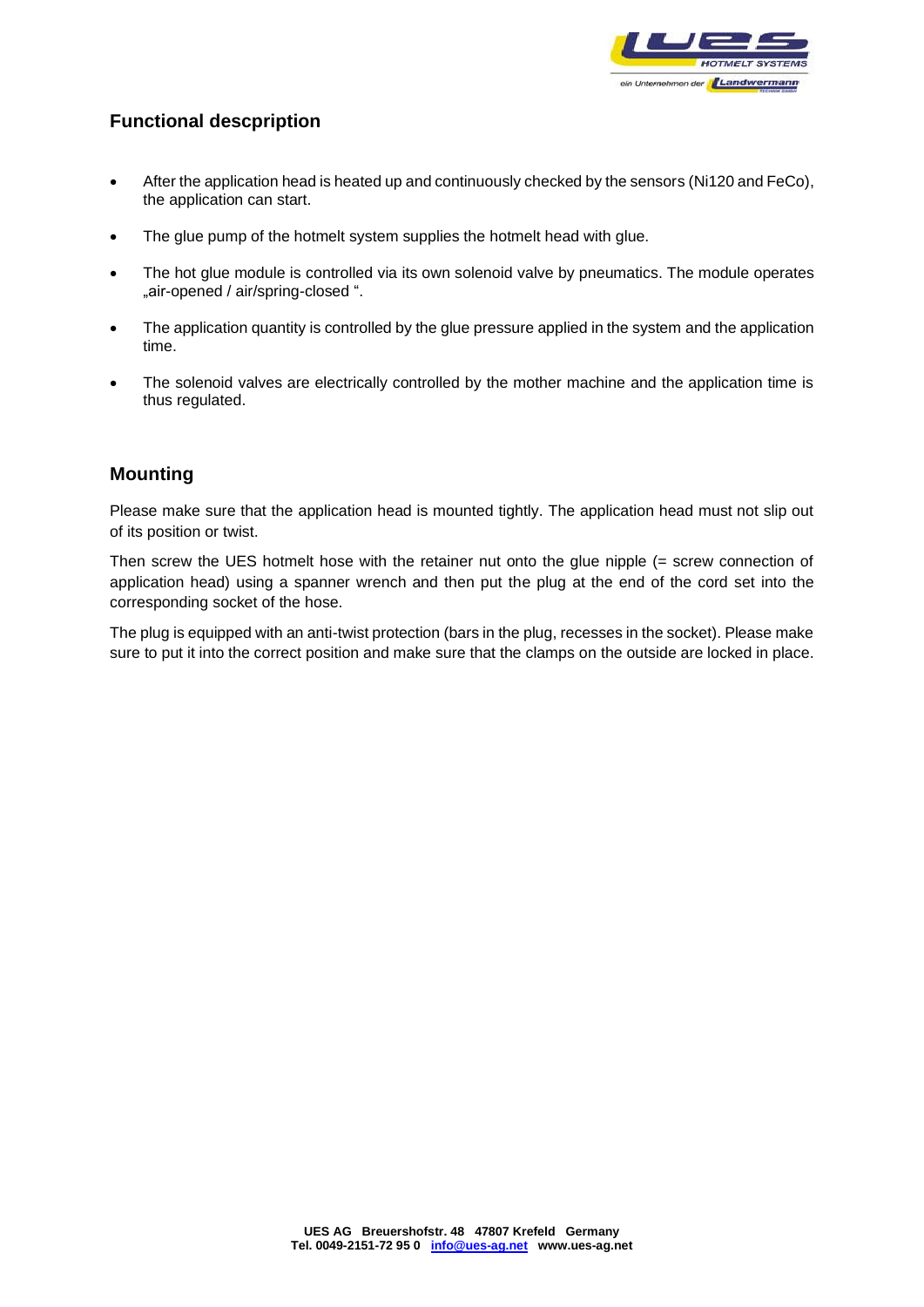

# **Performance / Operating data**

#### **Glue application head (item: 138855)**

| electrical power supply:       | 230VAC/50Hz                                  |
|--------------------------------|----------------------------------------------|
| sensor type:                   | NI120/FeCo                                   |
| heating power:                 | 1 x 150 W application head /1 x 110 W nozzle |
| heating circuits:              | 2                                            |
| max. temperature:              | 195 $°C$                                     |
| operating pressure, pneumatic: | 5-6 bar $\rightarrow$ module                 |
| viscosity:                     | 500 to 20,000 mPas/S.                        |
| hose connection:               | 9/16-18 UNF                                  |

## **Recycling**

Proper disposal of old electrical devices avoids contamination of the environment and enables valuable materials to be recycled. The main concern is the reduction of harmful substance in electronic products as well as the prevention and reduction of electronic waste through reuse.

According to the German WEEE /ElektroG Directive manufacturers and importers of electrical equipment are not required to take their marketed devices back from consumers or to recycle the devices after the end of the equipment's life cycle.

We, however, offer you as a customer of UES AG the service of taking back your old UES unit.

If the equipment you purchased from us is irreparably damaged, please feel free to send it to us. We will then recycle it professionally.

For the environment

**Your UES Team**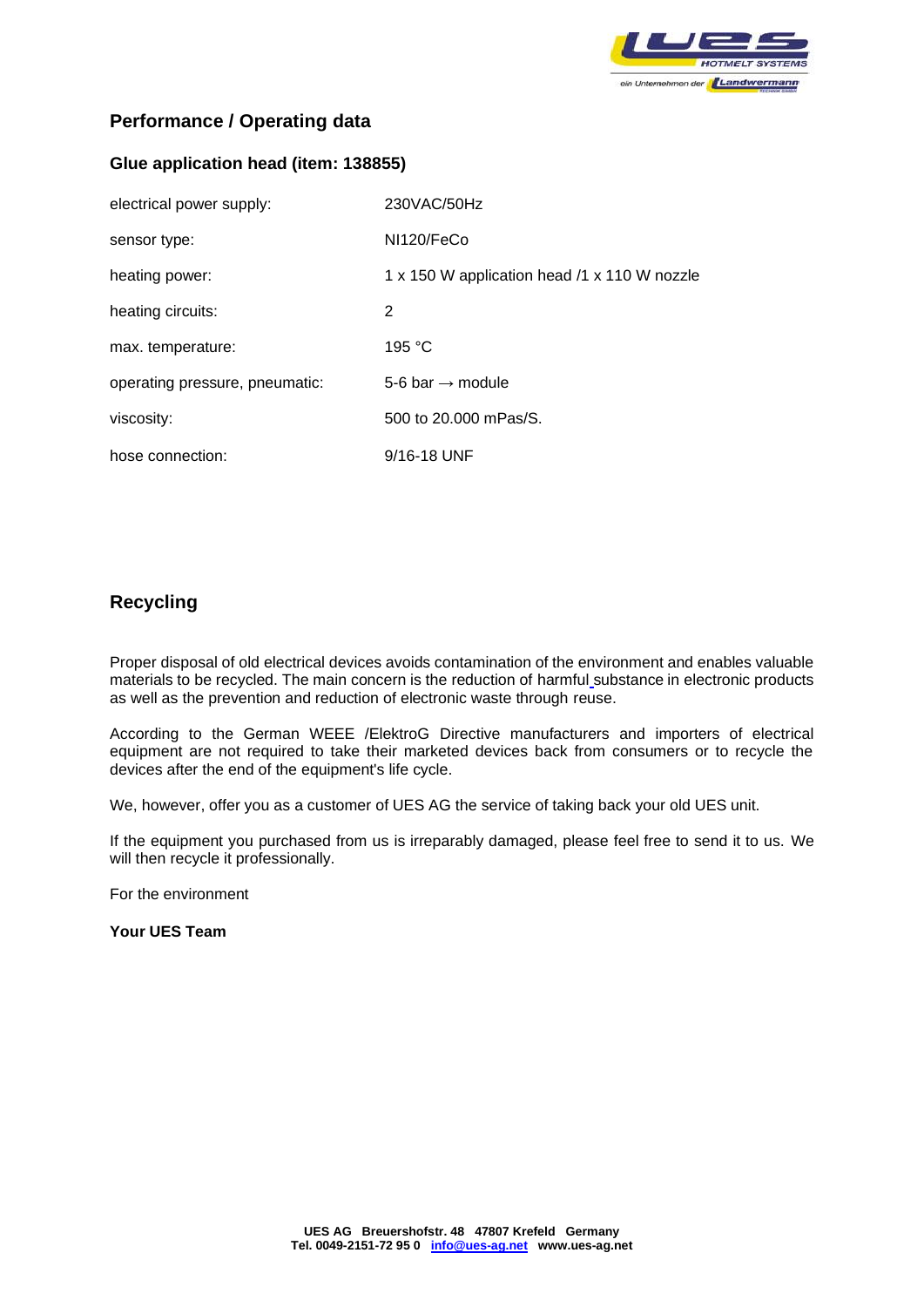

# **Wiring diagram**

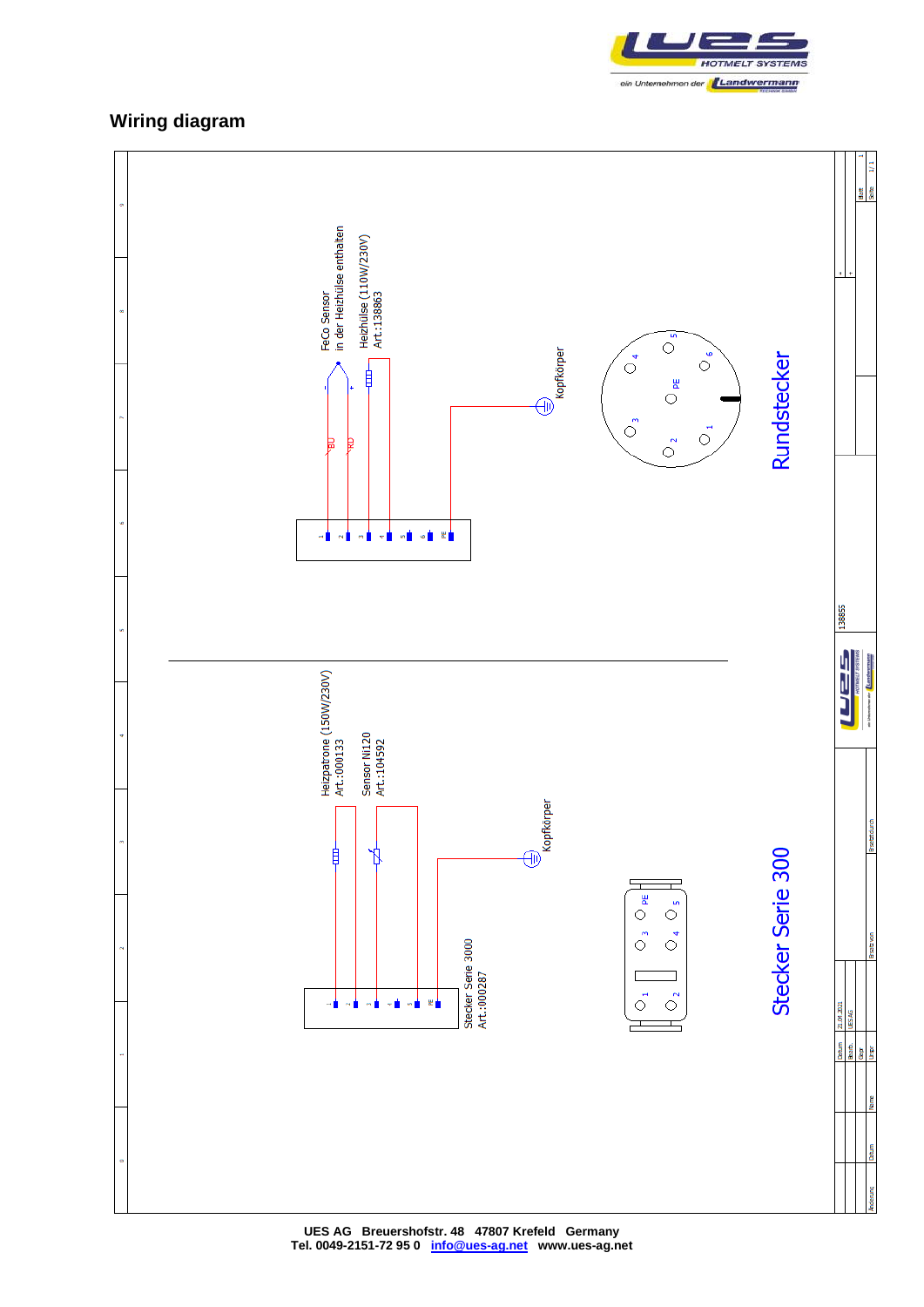

# **Spare parts**

| <b>Item</b>                   | Item No. | description                                  |
|-------------------------------|----------|----------------------------------------------|
| Plug housing S3000            | 000286   | Plug housing 20 x 26 x 53 mm                 |
| Plug inlet S3000              | 000287   | 6 pin series 3000                            |
| Crimp pin S3000               | 000288   | Male pin Ø1,5mm S3000                        |
| Heater cartridge              | 000133   | Heater cartridge 150 W /230 V                |
| Sensor NI120                  | 104592   | Sensor NI120                                 |
| Silencer                      | 000167   | Silencer ø 11x23mm 1/8" Sinter metal         |
| Glue nipple 45°               | 100426   | Glue nipple 45° 9/16" adjustable counter nut |
| Head holder                   | 138858   | Head holder EP25 special form long nozzle    |
| Nozzle 1,5 mm                 | 138862   | Nozzle 1.5 mm EP25 special form              |
| Heating coil with FeCo sensor | 138863   | Heating coil EP25 special form long nozzle   |
| Module EP25                   | 138866   | Special module EP25 with long piston rod     |
| Round plug                    | 101299   | Plug round for UES Cordset IP65              |

For more or special spare parts please contact UES AG.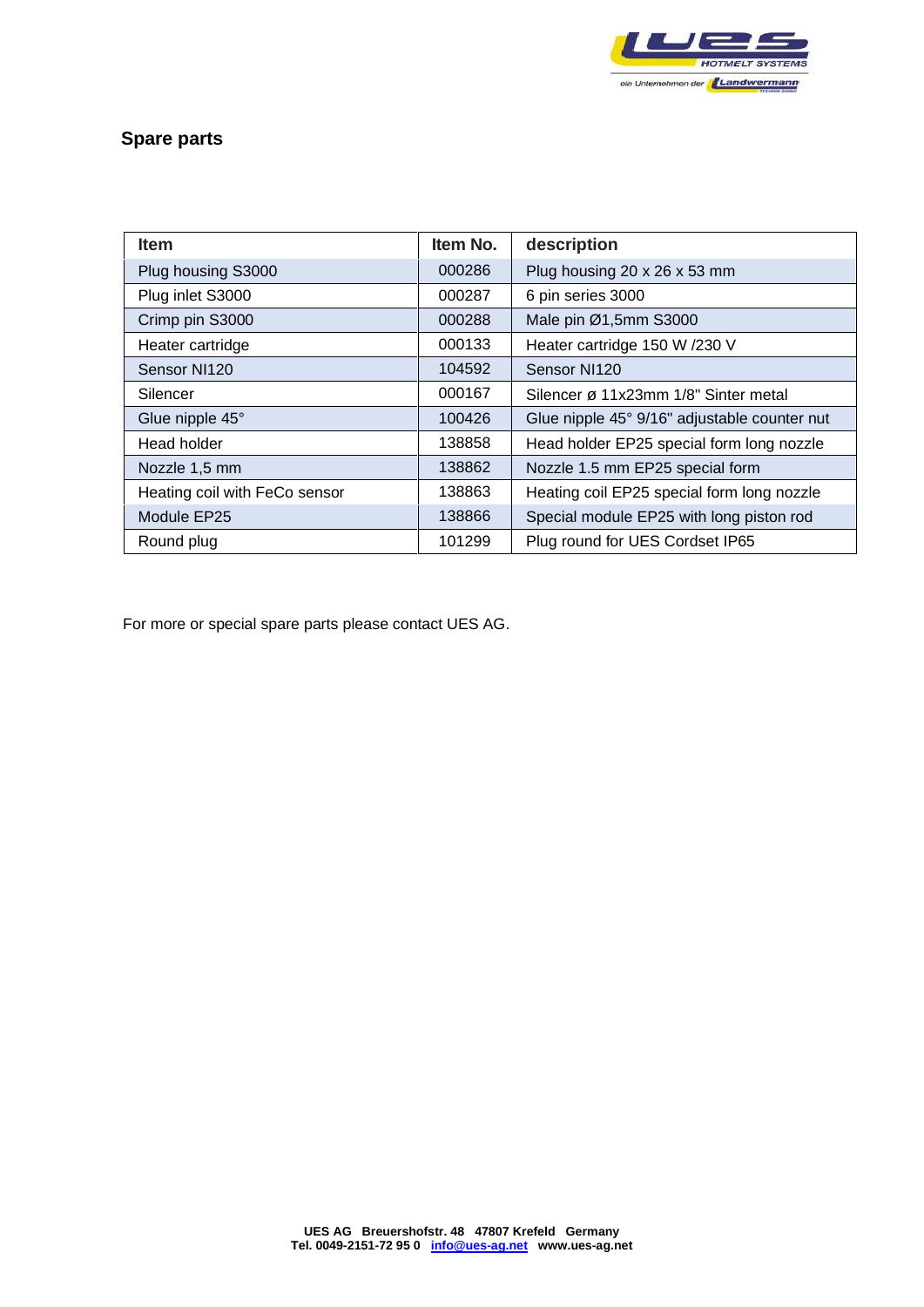

# **EC declaration of incorporation according to machine directive 2006/42/EC annex II 1.B**

The producer / distributor

**UES AG Breuershofstr. 48 47807 Krefeld Germany**

hereby declares that the following product

| <b>Product designation:</b> | <b>Application head EP25</b>                      |
|-----------------------------|---------------------------------------------------|
| Make:                       | Hot melt application head for special application |
| Series/type designation:    | 138855                                            |

corresponds to the basic requirements of the directive:

see annex "list of the requirement to be complied with according to annex I of the EC Machinery Directive 2006/42/EC"

#### **The following further EC directives have been used:**

- EMC Directive 2004/108/EC
- General Product Safety Directive 2001/95/EC
- The protection objectives of the EC directive 2006/95/EC as well as those of the DIN VDE 0100 are complied with.

The commissioning of this product is prohibited until the machine or the installation in which this product is to be installed or of which it forms a component corresponds to the provisions of all relevant directives.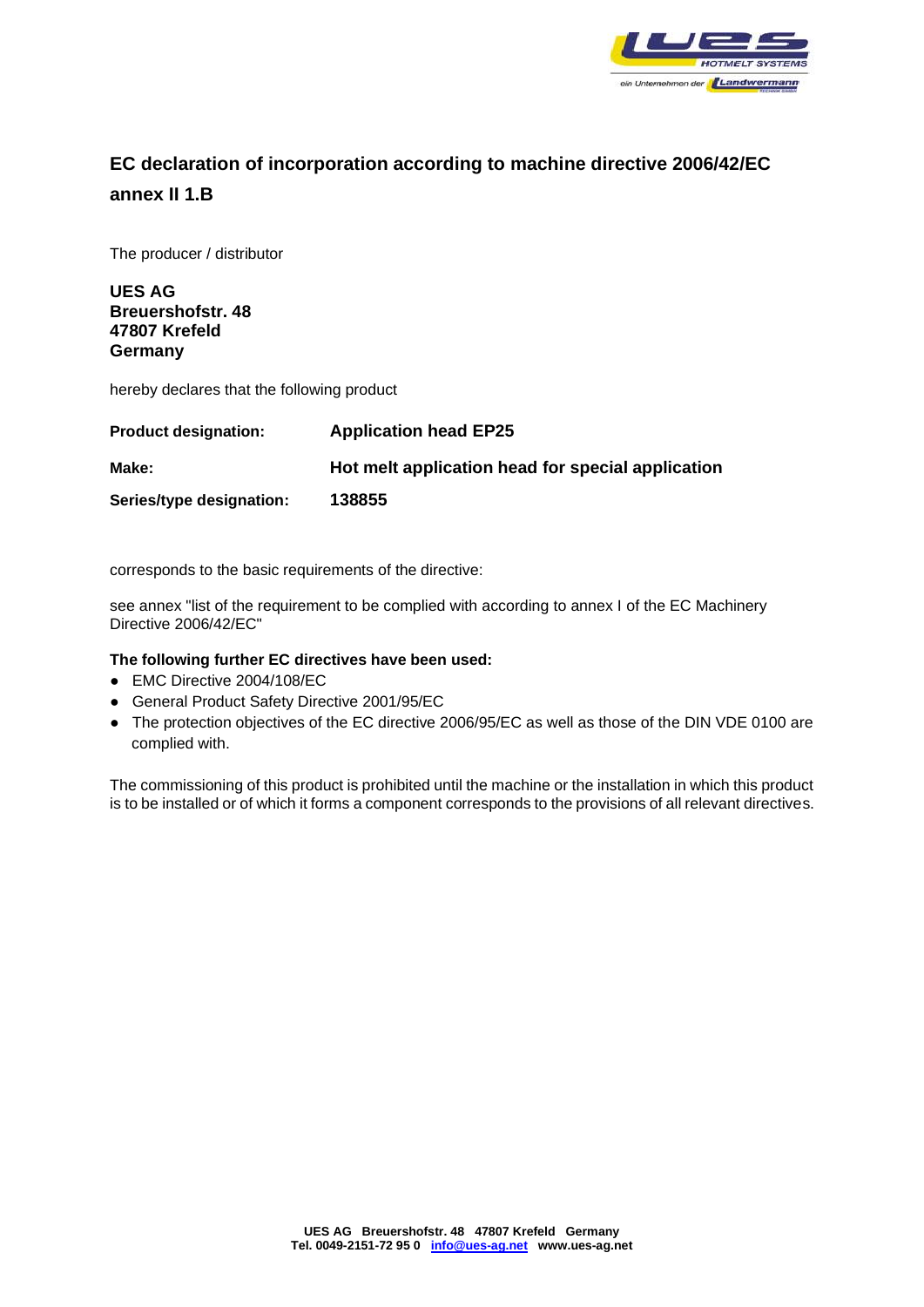

## **The following harmonised norms have been applied:**

EN 55014-1:2006/A2:2011 Electromagnetic compatibility - Requirements for household appliances, electric tools and similar apparatus – Part 1: Emission (CISPR 14-1:2005/A2:2011) EN 60204-1:2006/AC:2010 Safety of machinery - Electrical equipment of machines - Part 1: General requirements 1 (IEC 60204-1:2005 (modified)) EN 61000-3-3:2013 Electromagnetic compatibility (EMC) – Part 3-3: Limits - Limitation of voltage changes, voltage fluctuations and flicker in public low-voltage supply systems, for equipment with rated current  $\leq$  16 A per phase and not subject to conditional connection (IEC 61000-3-3:2013) EN ISO 4413:2010 Hydraulic fluid power - General rules and safety requirements for systems and their components (ISO 4413:2010) EN ISO 4414:2010 Hydraulic fluid power - General rules and safety requirements for systems and their components (ISO 4414:2010)

For this product the special technical documents according to annex VIII part B have been created, upon reasoned request these documents can be sent to a competent national authority by post or email.

**Carsten Weiner Andreas Ripke** 

(Signature Authorized officer) (Signature Authorized techn. Documentation)